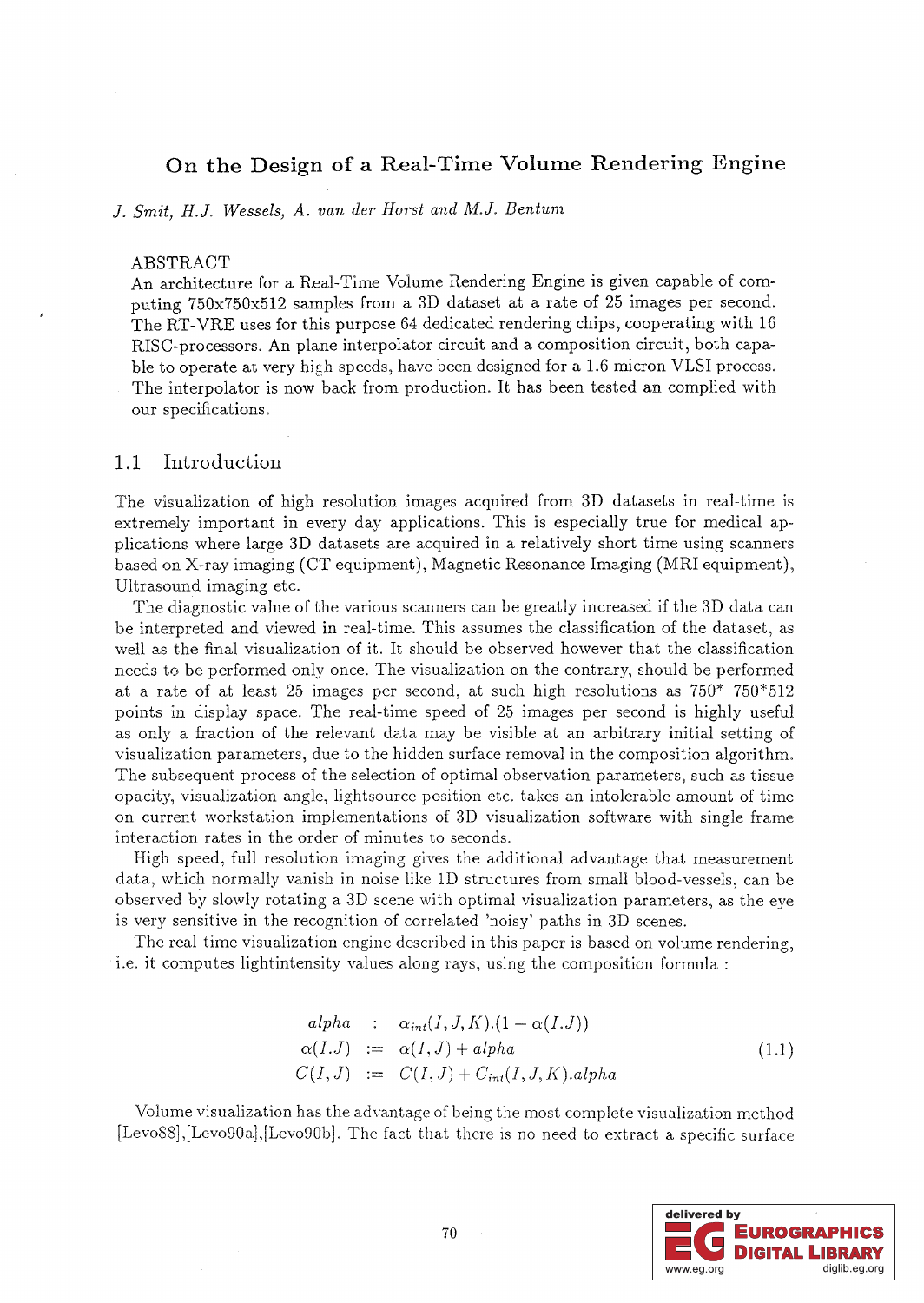J. Smit, H.J. Wessels, A. van der Horst and M.J. Bentum

has as advantage that no true interpretation of the 3D data is needed before actual visualization, thereby avoiding the problems with the partial volume effect. The reader is referred to [KaBa90] for a survey about the various techniques for 3D visualization.

## L2 Volume Visualization Hardware

Many volume rendering implementations have been realized on general purpose computers, or on general purpose computers combined with computer graphics hardware. [Lev088] discusses the performance of the volume rendering algorithm. Most of the systems designed so far degrade the image quality in order to obtain real-time performance. For instance the implementations discussed in [KaBa90] are not designed for the volume rendering algorithm. These machines are not capable of rendering semi transparent surfaces and produce images of inferior quality in real-time. The "Voxel Processor Prototype" for instance [GoRe87] is capable of rendering approximately 20 images/sec. However, this machine too does not perform volume rendering with the composition formula 1.2. Instead an alternative approach is used in which no subsampling to true display coordinates is used. The image is generated just by addressing the voxels in a back-to-front order, overwriting the hidden voxels, without a composition step. This way of rendering is more like binary voxel rendering, resulting in images with an arbitrary discreteness, in which individual voxels became visible like 'sugar cubes'. A sub real-time, true volume visualization running on the fast general purpose graphics engine, Pixel-Planes 5, is described in [Lev089]. The hardware of the Pixel-Planes 5 implementation [FuPo89], which includes a 640 MByte/s ring network and dedicated RAM with built-in graphics primitives, is so considerable that its realization can be expected to be expensive. The usage of low resolution images during image rotations was needed in this approach to bring real-time volume visualization within reach.

### L3 The design of a Real-Time Volume Rendering Engine (RT-VRE)

Extensive studies of the volume visualization algorithm reveal that the percentages of time spent in the straightforward implementation of the volume rendering algorithm are divide as follows:

*InteTpolation Composition GeometTy*  91.34% 5.37% 3.29% (1.2)

This gives an indication that a speed-up for the interpolation algorithm is most wanted. It can be shown however that the task of generation of  $750*750$  images, sampled at  $512$ depth positions, at a rate of 25 images per second is equivalent to the desire to construct a real-time volume rendering engine capable of executing 600 Giga operations per second, using the straightfonvard algorithm. A study about the amount of power required to execute this straightforward implementation of the algorithm shows that between 10 and 20 kilo-watts are required to implement the algorithm at the given performance level, provided that it could be realized with chips of the current generation, even if dedicated ASICs are used at strategic places.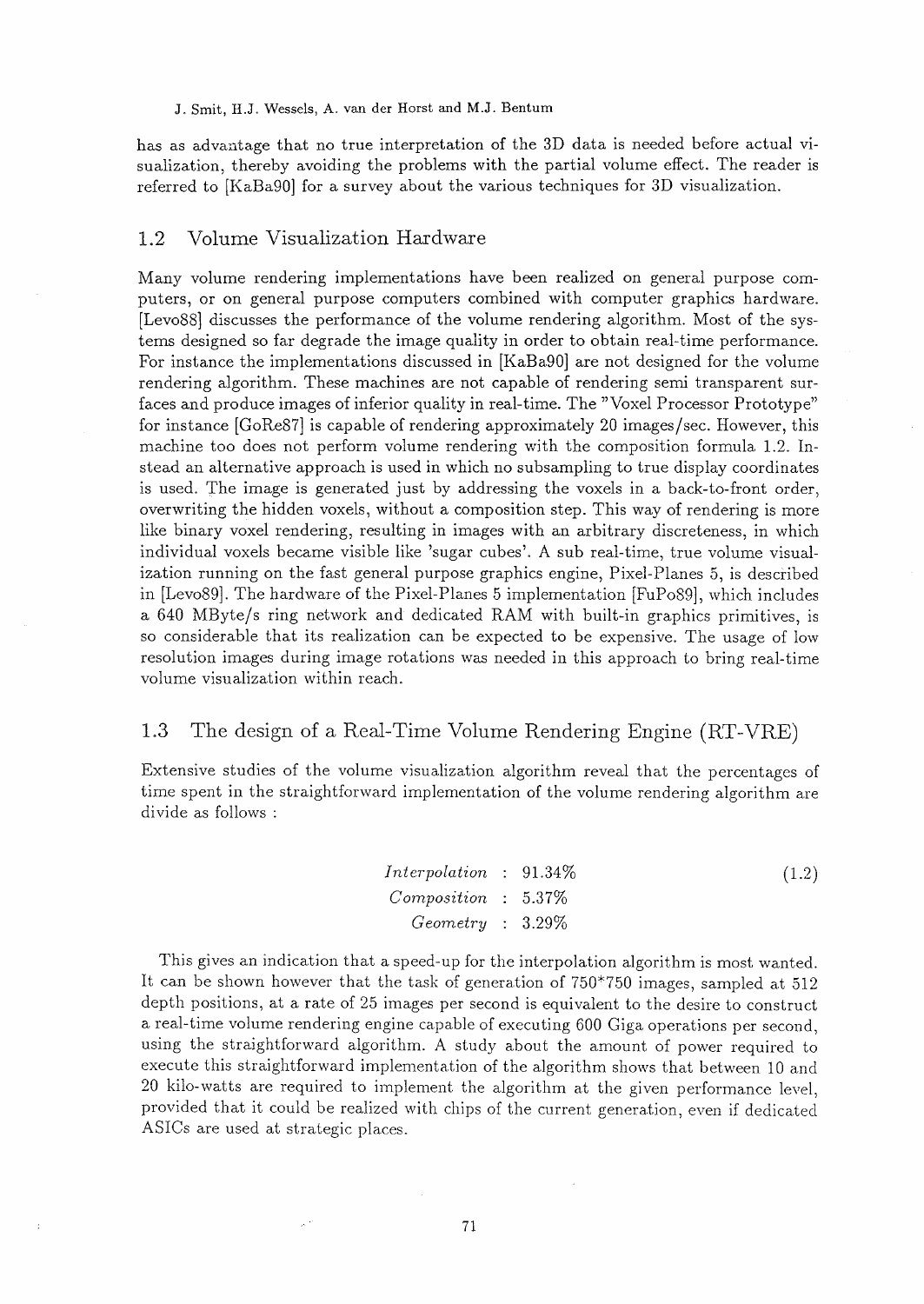On the Design of a Real-Time Volume Rendering Engine



FIGURE 1.1. The VRE Processing Element

The outcome of this study motivated us to start a chip-design, with minimal power dissipation and maximal performance as main objectives, resulting in various novel VLSI building blocks for the visualization task, combining compact layouts, extremely low power dissipation, and unprecedented computational capabilities. Figure 1 shows a block diagram of the typical embodiment of an RT-VRE chip.

The engine processes complete bundels of 3D image data, resulting in 2D patches of display data. The starting point for such a bundle is sent to the VRE Processing Element though a broadcast interface (B) in the form of an origin and a set of increments, used to sequence through the 3D space along the rays. The bundle reference point sequencer just computes a single point in 3D space, which is a reference point for a cut-plane of the bundle. This plane is subdivided into smaller units, called tiles, which are sequenced by the tile corner sequencer. This sequencer puts the calculated addresses in a dedicated tile corner buffer. The sub-tile selection unit selects four tile corner points from the tile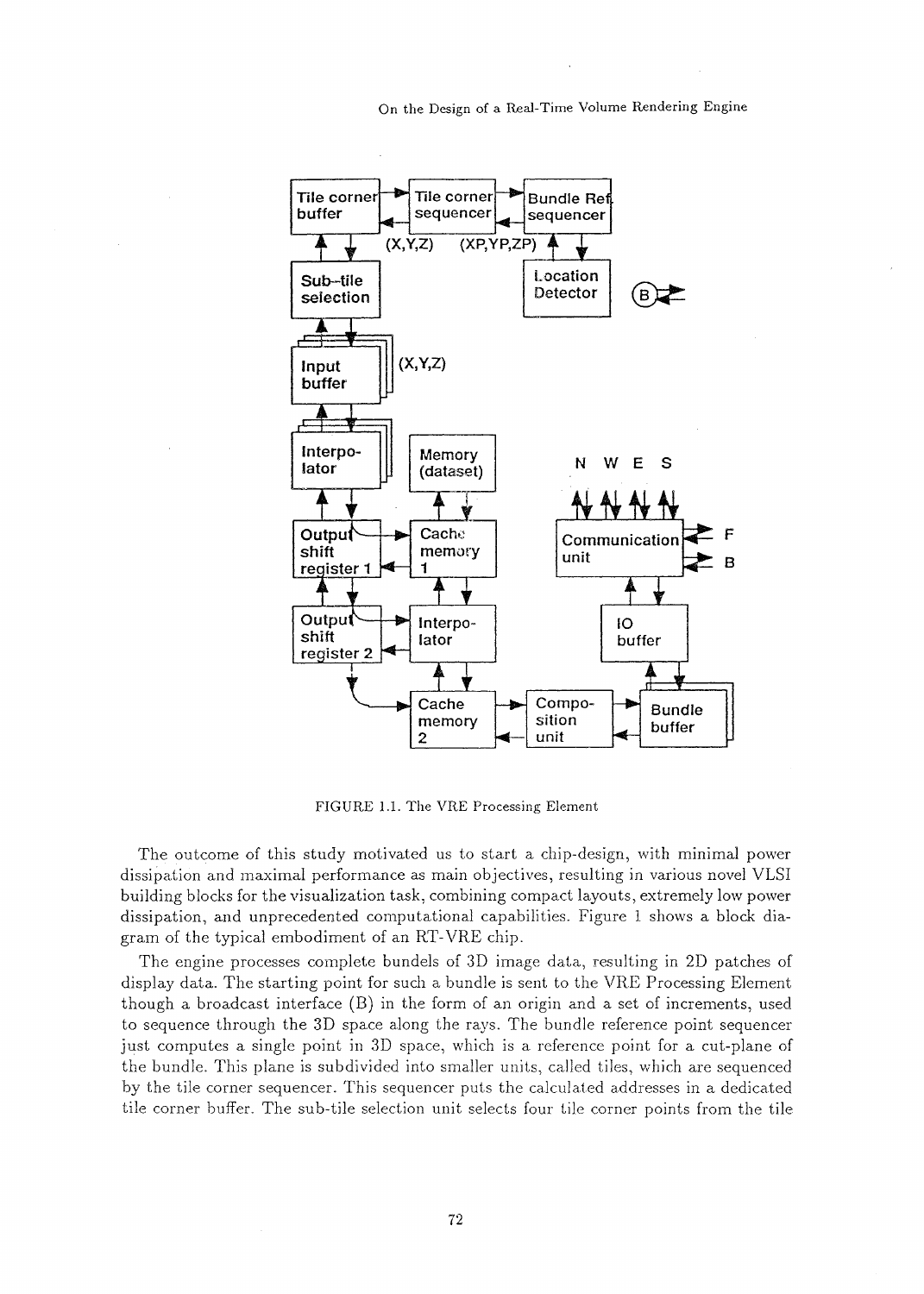#### J. Smit, H.J. Wessels, A. van der Horst and M.J. Bentum

corner buffer and loads their X,Y,Z components in parallel into the plane-interpolator for the calculation of local addresses within the bundle plane. The calculated values are shifted out of the output registers of the interpolator, while triggering a cache memory connected to the main memory which contains the voxel values in the form of opacity and colors as well as the tissue types (i.e. the dataset). Any value missing in the cache is loaded from the dataset. The cache memory  $#1$  is of a very special construction. It will cache 8 tuples of voxel data elements, which can be loaded in parallel into the interpolator #2. The output shift register #2 is used to allow some time for the interpolator #2 to calculate all the values of opacity and color within a given plane using a plane interpolator. Repetition of this process gives full tri-linear interpolation within the region of interest. The results of this step are stored in cache memory #2. The addresses produced by the output shift register #2 are used to select the desired values of opacity and color from the cache memory  $#2$ , which are fed into the composition unit, which operates on all points within the bundle.

A good feeling for performance level of the ASIC can be obtained if one takes into consideration that a bit addition takes 2 ns. in the 1.6 micron process used. The ASIC executes nevertheless at a 100 MHz composition rate. The DRAM bandwidth is fully saturated, using 40 ns cycles whenever possible and 150 ns cycles when new rows should be selected.

The RT-VRE architecture is capable to calculate composition operations at 100 Mega operations per second, using 4 composition units each measuring lx2 mm in the 1.6 micron VLSI process. A total of 64 VRE-ASICs are needed to calculate 750\*750 images at a rate of 25 images per second, using  $512$  samples in the depth of a  $256*256*256$  dataset. Prototypes of the plane interpolator and the 4-way composition unit are currently being processed. An 1 micron process will reduce the power dissipated by each ASIC to about 1 Watt.

The 64 RT -VRE processing elements (PE's) are part of an inhomogeneous multiprocessing network, as shown in figure 2. A total of 4 PE's is connected, together with a general purpose RISC processor, using bi-directional bus-couplers to a local interprocessor bus. Sixteen of such unit build-up the complete RT -VRE, using a regular 2D interconnect pattern. VRAM memories are used at this level to provide high bandwidth, unattended interprocessor communication.

The use of general purpose RISC processors makes the overall RT-VRE design very flexible, as compute intensive operations, like MRI classifications, can be performed on the same hardware with excellent speed.

Figure 3 shows one of the 16 boards to be used in the final RT -VRE prototype. The overall design will dissipate as little as 370 Watt, 160 Watt for the RAMs, 128 \Vatt for the 64 ASICs, 32 Watt for the RISC processors and 50 Watt for the service processors and peropherals. One ASIC co-processing unit, comprises:

- 1. One VRE-ASIC
- 2. A set of bidirectional bus-buffers
- 3. Either 4 pieces of 256Kx4 DRAM, or one 256Kx16 DRAM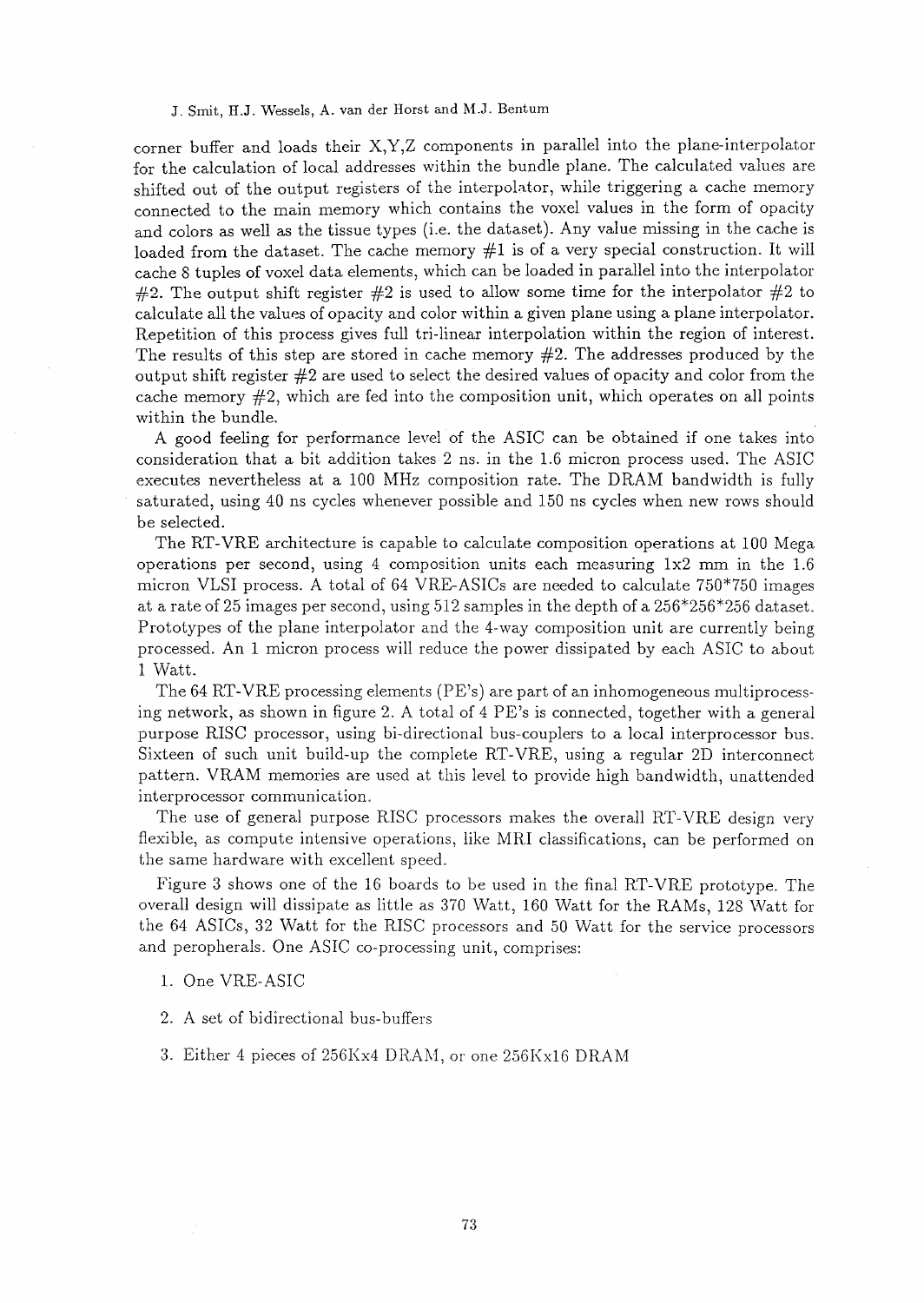

FIGURE 1.2. The local VRE interconnect structure



FIGURE 1.3. Board level realization of the VRE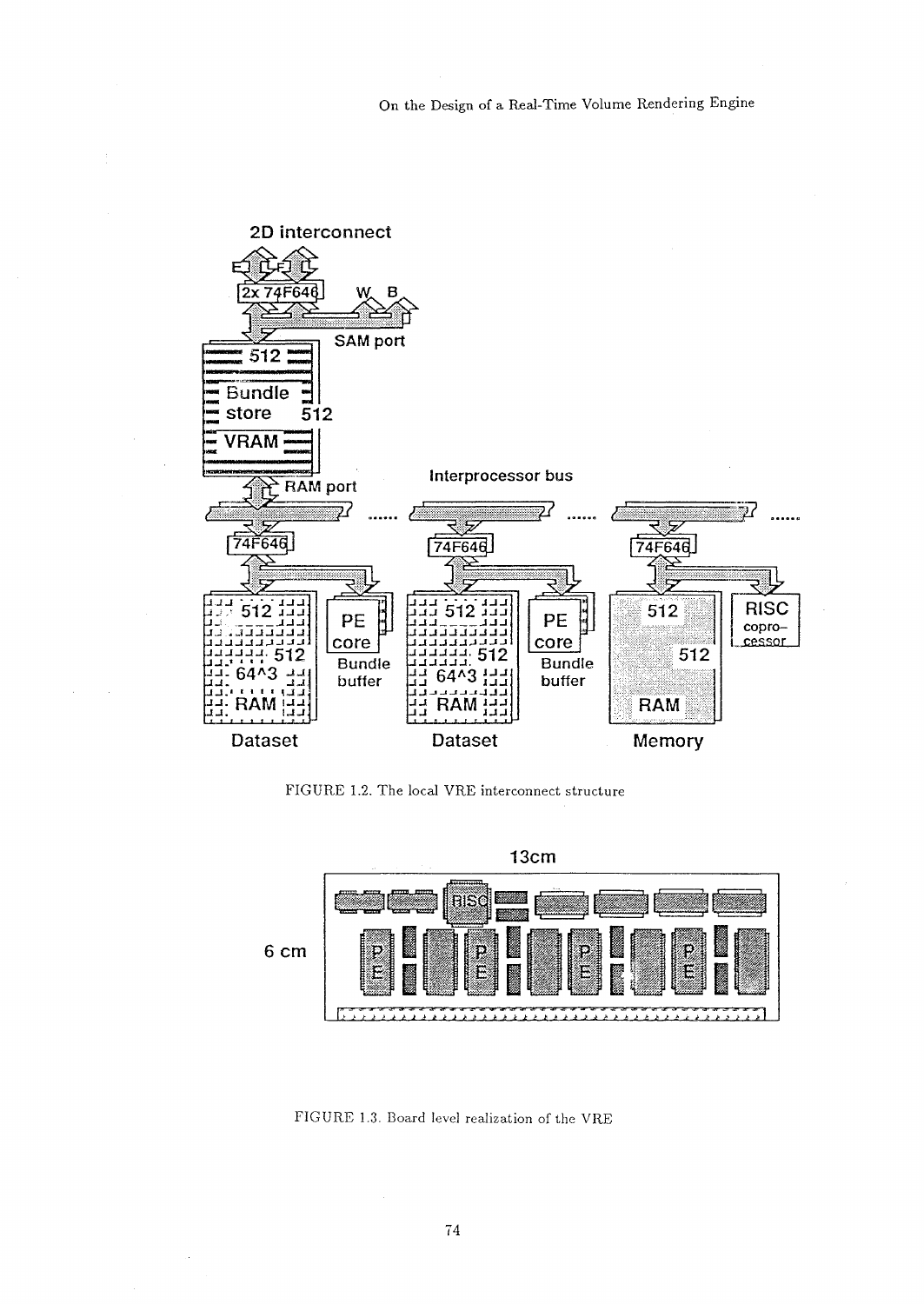J. Smit, H.J. Wessels, A. van der Horst and M.J. Bentum

#### 1.4 Additional Functionality

The ASICs provide additional functionality to the RT-VRE through the inclusion of support for other visualization tasks, like:

- @ Enhanced composition, giving a mix of normal compositions and maximum (minimum) intensity projection.
- Cast-shadow calculation.
- Fast classification.

The inclusion of additional DRAM makes it possible to scroll through larger datasets as those indicated. The system can be software reconfigured from a 256x256x256 dataset resolution, to a 512x512x64 dataset resolution.

## 1.5 Conclusions

Visualization, of 3D (medical) datasets sampled at a resolution of 750x750x512, is not economical with current CPU technologies and general purpose techniques, due to execessive power dissipation. We have shown a solution for the 3D visualisation problem using dedicated ASICs. The new architecture described in this paper requires as little as 370 Watt. This makes a Real-Time 3D Visualisation Workstation a feasible unit which can be used at arbitrary (clinical)locations.

#### *Acknowledgements:*

The final realization of the Plane Interpolator has been done by Maarten de Mönnink and René Oogink. The plane interpolator chip was tested by Hans Snijders. The Composition Unit was realized by Ronald Peer, Waldo Hazeleger and Edwin aan de Stegge. The chips were processed by Eurochip and the Dutch Pico organization. The realization of the chips was a cooperative effeord between the Hogeschool Enschede and the University of Twente.

 $\omega \propto \omega_{\rm g}$